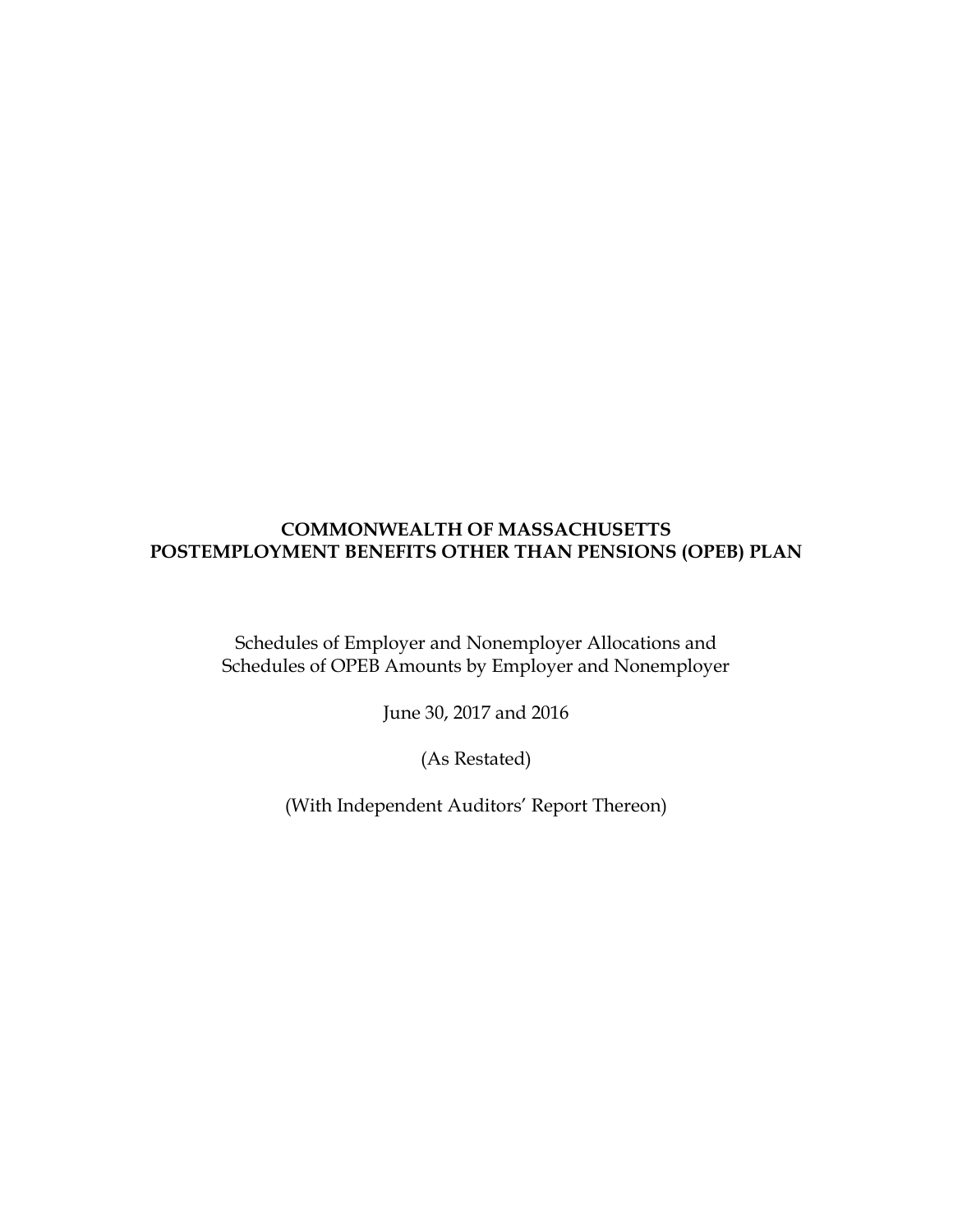

KPMG LLP Two Financial Center 60 South Street Boston, MA 02111

## **Independent Auditors' Report**

Mr. Thomas G. Shack III, Comptroller Commonwealth of Massachusetts:

We have audited the accompanying schedules of employer and nonemployer allocations of the Commonwealth of Massachusetts Postemployment Benefits Other Than Pensions (OPEB) Plan (the Plan) as of and for the years ended June 30, 2017 and June 30, 2016, and the related notes. We have also audited the total for all entities of the columns titled net OPEB liability, total deferred outflows of resources, total deferred inflows of resources, and total employer OPEB expense (specified column totals) included in the accompanying schedules of OPEB amounts by employer and nonemployer of the Plan as of and for the year ended June 30, 2017, the total for all entities of the column titled net OPEB liability (specified column total) included in the accompanying schedules of OPEB amounts by employer and nonemployer of the Plan as of June 30, 2016, and the related notes.

## *Management's Responsibility for the Schedules*

Management is responsible for the preparation and fair presentation of these schedules in accordance with U.S. generally accepted accounting principles; this includes the design, implementation, and maintenance of internal control relevant to the preparation and fair presentation of the schedules that are free from material misstatement, whether due to fraud or error.

## *Auditors' Responsibility*

Our responsibility is to express opinions on the schedules of employer and nonemployer allocations and the specified column totals included in the schedules of OPEB amounts by employer and nonemployer based on our audit. We conducted our audit in accordance with auditing standards generally accepted in the United States of America. Those standards require that we plan and perform the audit to obtain reasonable assurance about whether the schedules of employer and nonemployer allocations and the specified column totals included in the schedules of OPEB amounts by employer and nonemployer are free from material misstatement.

An audit involves performing procedures to obtain audit evidence about the amounts and disclosures in the schedule of employer and nonemployer allocations and the specified column totals included in the schedule of OPEB amounts by employer and nonemployer. The procedures selected depend on the auditors' judgment, including the assessment of the risks of material misstatement of the schedule of employer and nonemployer allocations and the specified column totals included in the schedule of OPEB amounts by employer and nonemployer, whether due to fraud or error. In making those risk assessments, the auditor considers internal control relevant to the entity's preparation and fair presentation of the schedule of employer and nonemployer allocations and the specified column totals included in the schedule of OPEB amounts by employer and nonemployer in order to design audit procedures that are appropriate in the circumstances, but not for the purpose of expressing an opinion on the effectiveness of the entity's internal control. Accordingly, we express no such opinion. An audit also includes evaluating the appropriateness of accounting policies used and the reasonableness of significant accounting estimates made by management, as well as evaluating the overall presentation of the schedule of employer and nonemployer allocations and the specified column totals included in the schedule of OPEB amounts by employer and nonemployer.

We believe that the audit evidence we have obtained is sufficient and appropriate to provide a basis for our audit opinions.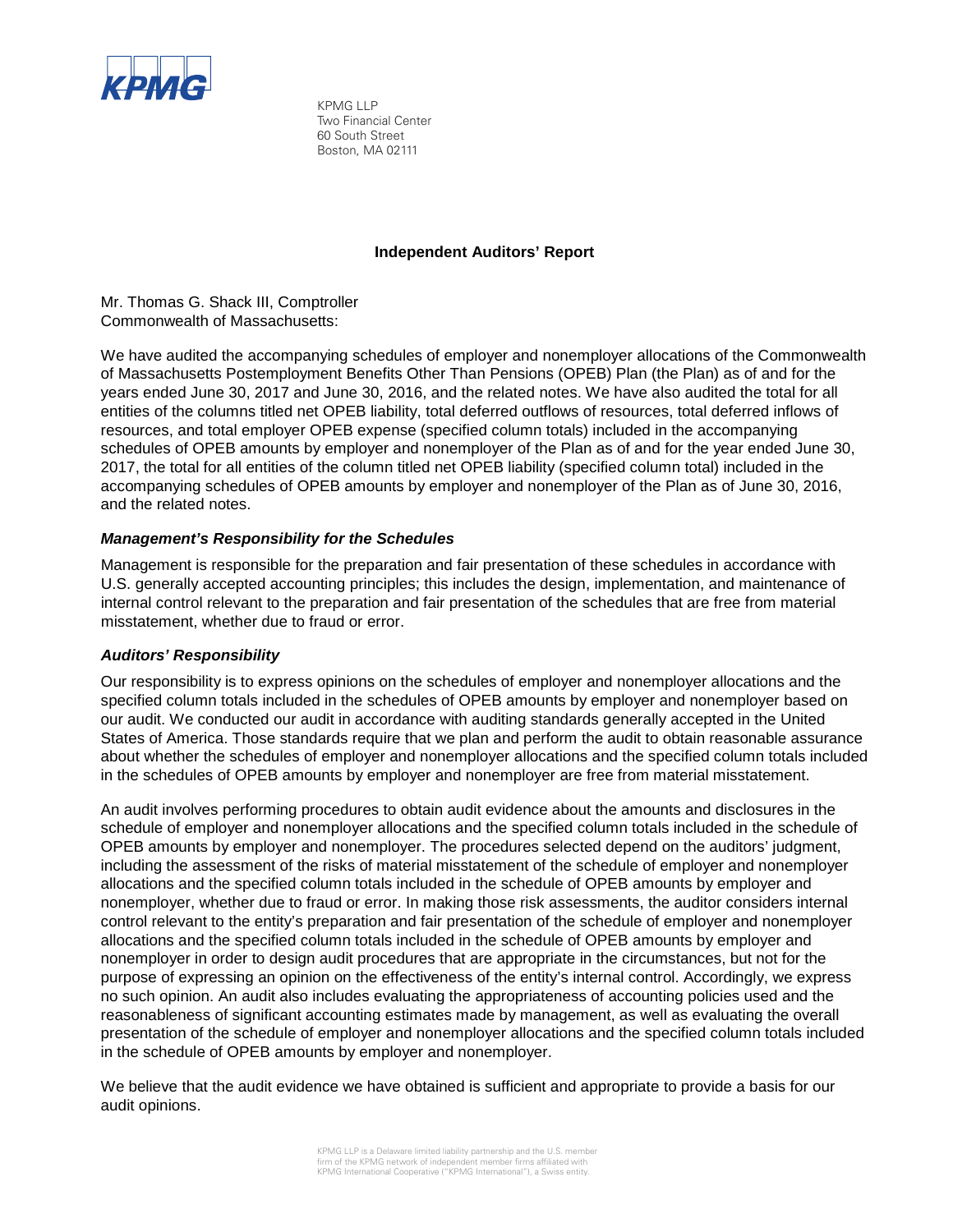

## *Opinions*

In our opinion, the schedules and related notes referred to above present fairly, in all material respects, the employer and nonemployer allocations, and net OPEB liability, total deferred outflows of resources, total deferred inflows of resources, and total employer OPEB expense for the total of all participating entities for the Plan as of and for the year ended June 30, 2017 and the employer and nonemployer allocations, and net OPEB liability for the total of all participating entities of the Plan as of and for the year ended June 30, 2016, in accordance with U.S. generally accepted accounting principles.

## *Emphasis of Matter*

As discussed in Note 3 to the schedules, the 2017 and 2016 schedules of OPEB amounts by employer and nonemployer have been restated to correct misstatements. Our opinion is not modified with respect to this matter.

#### *Restriction on Use*

Our report is intended solely for information and use of Plan management, the Board of Trustees of the Plan, Plan employers and their auditors, and the Commonwealth of Massachusetts, and is not intended to be and should not be used by anyone other than these specified parties.

KPMG LLP

Boston, Massachusetts January 7, 2019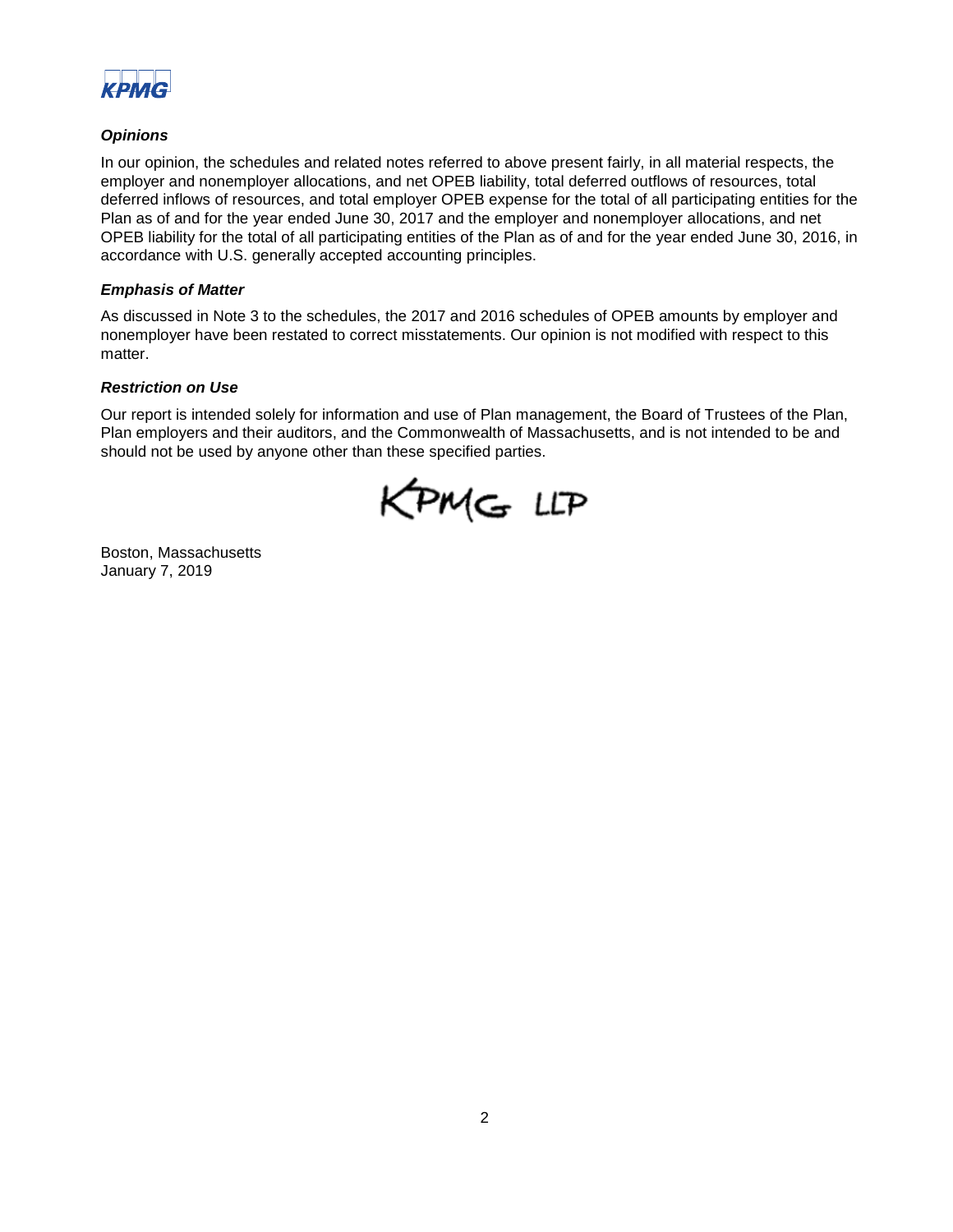SCHEDULES OF EMPLOYER AND NONEMPLOYER ALLOCATIONS As of and for the fiscal years ended June 30, 2017 and 2016

|                                                      | FY2017 |                         |                                                      |    | FY2016                  |                                                      |  |  |
|------------------------------------------------------|--------|-------------------------|------------------------------------------------------|----|-------------------------|------------------------------------------------------|--|--|
| Employer/Nonemployer                                 |        | Actual<br>Contributions | Employer/<br>Nonemployer<br>Allocation<br>Percentage |    | Actual<br>Contributions | Employer/<br>Nonemployer<br>Allocation<br>Percentage |  |  |
| Employer:                                            |        |                         |                                                      |    |                         |                                                      |  |  |
| Commonwealth of Massachusetts:                       |        | 419,323,122             |                                                      | -S | 404,085,691             |                                                      |  |  |
|                                                      |        | 419,323,122             | 95.26874%                                            |    | 404,085,691             | 95.04643%                                            |  |  |
| Massachusetts State College Building Authority:      |        | 135,943                 |                                                      |    | 115,253                 |                                                      |  |  |
| Total Massachusetts State College Building Authority |        | 135,943                 | 0.03089%                                             |    | 115,253                 | 0.02711%                                             |  |  |
| Massachusetts Department of Transportation:          |        | 20,215,711              |                                                      |    | 19,073,761<br>1,505,385 |                                                      |  |  |
| Total Massachusetts Department of Transportation     |        | 20,215,711              | 4.59294%                                             |    | 20,579,146              | 4.84049%                                             |  |  |
| Non-employer:                                        |        | 21.366<br>451,511       | 0.00485%<br>0.10258%                                 |    | 20.489<br>344,987       | 0.00482%<br>0.08115%                                 |  |  |
|                                                      | - \$   | 440.147.653             | 100.00000%                                           | \$ | 425.145.566             | 100.00000%                                           |  |  |

See accompanying notes to schedules of employer and nonemployer allocations and schedules of OPEB amounts by employer and nonemployer.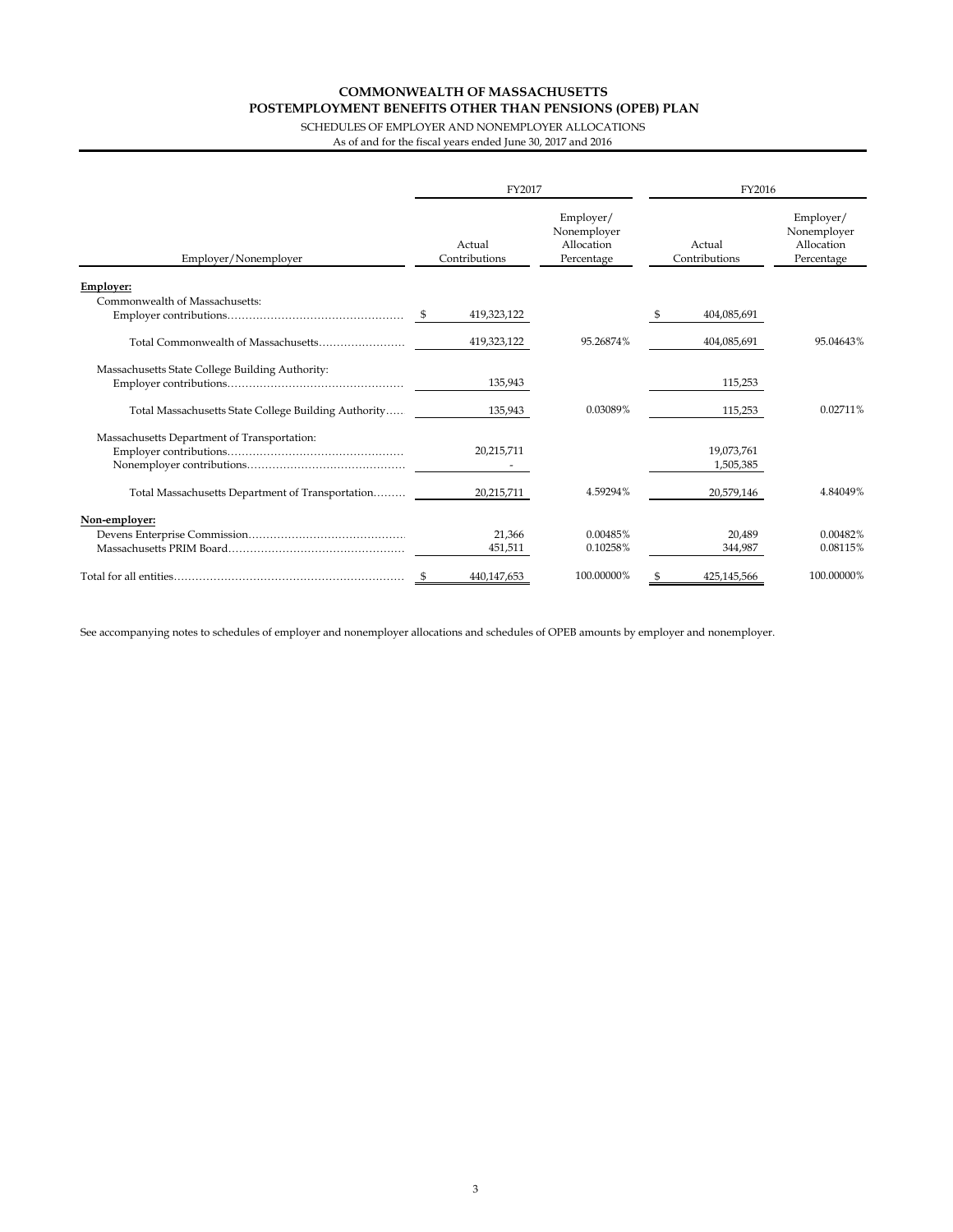#### **COMMONWEALTH OF MASSACHUSETTS**

**POSTEMPLOYMENT BENEFITS OTHER THAN PENSIONS (OPEB) PLAN**<br>SCHEDULES OF OPEB AMOUNTS BY EMPLOYER AND NONEMPLOYER

As of and for the fiscal years ended June 30, 2017 and 2016

| (As Restated) |
|---------------|
|---------------|

|                                                                                                                                                               |                                            |                                            | Deferred Outflows of Resources - June 30, 2017 |                                               |                                                                       |                                           | Deferred Inflows of Resources - June 30, 2017                                                         |                          |                                              |                                                   |                                                                            | OPEB Expense - Year Ended June 30, 2017         |                                        |
|---------------------------------------------------------------------------------------------------------------------------------------------------------------|--------------------------------------------|--------------------------------------------|------------------------------------------------|-----------------------------------------------|-----------------------------------------------------------------------|-------------------------------------------|-------------------------------------------------------------------------------------------------------|--------------------------|----------------------------------------------|---------------------------------------------------|----------------------------------------------------------------------------|-------------------------------------------------|----------------------------------------|
| Employer/Nonemployer                                                                                                                                          | June 30, 2016<br>Net<br>OPEB<br>Liability  | June 30, 2017<br>Net<br>OPEB<br>Liability  | Changes in<br>Proportion                       | Total<br>Deferred<br>Outflows of<br>Resources | <b>Differences</b><br>Between<br>Expected<br>and Actual<br>Experience | Change of<br>Assumptions                  | Net Differences<br>Between Projected<br>and Actual Investment<br>Earnings on OPEB<br>Plan Investments | Changes in<br>Proportion | Total<br>Deferred<br>Inflows of<br>Resources | Proportionate<br>Share of Plan<br>OPEB<br>Expense | Net Amortization<br>of Deferred<br>Amounts from<br>Change in<br>Proportion | <b>Employer Specific</b><br><b>OPEB</b> Expense | Total Employer<br>OPEB Expense         |
| Employer:<br>Commonwealth of Massachusetts.<br>Massachusetts State College Building Authority<br><br>Massachusetts Department of Transportation               | 18.016.621.460<br>5,138,677<br>917,544,698 | 16.657.262.809<br>5,400,223<br>803,052,321 | 34,861,756<br>592.247                          | 34,861,756<br>592.247                         | 38,298,033<br>12.416<br>1,846,361                                     | 1.886.606.854 \$<br>611.631<br>90,953,960 | 30,390,728<br>9.853<br>1,465,147                                                                      | $\sim$<br>38,821,038     | 1,955,295,615<br>633,900<br>133,086,506      | 973,790,363 \$<br>315.699<br>46,946,765           | 7,278,028<br>123.642<br>(8,104,601)                                        | 25,449,015                                      | 1,006,517,406<br>439.341<br>38,842,164 |
| Nonemployer (Commonwealth) attributable to:<br>Devens Enterprise Commission.<br>Massachusetts PRIM Board<br>Total nonemployer (Commonwealth of Massachusetts) | 913,525<br>15,381,639<br>16,295,164        | 848.747<br>17,935,900<br>18,784,647        | 3,367,034                                      | 3,367,034                                     | 43,189                                                                | 2,127,555                                 | 34,272                                                                                                |                          | 2,205,016                                    | 49.618<br>1,048,540<br>1,098,158                  | 1.145<br>701,785<br>702,930                                                |                                                 | 50,763<br>1,750,325<br>1,801,088       |
| Totals.                                                                                                                                                       | 18,955,600,000                             | 17.484.500.000                             | 38.821.038                                     | 38,821,038                                    | 40,200,000                                                            | 1.980.300.000                             | 31,900,000                                                                                            | 38,821,038               | 2.091.221.038                                | 1.022.150.985                                     |                                                                            | 25.449.015                                      | 1.047.600.000                          |

See accompanying notes to schedules of employer and nonemployer allocations and schedules of OPEB amounts by employer and nonemployer.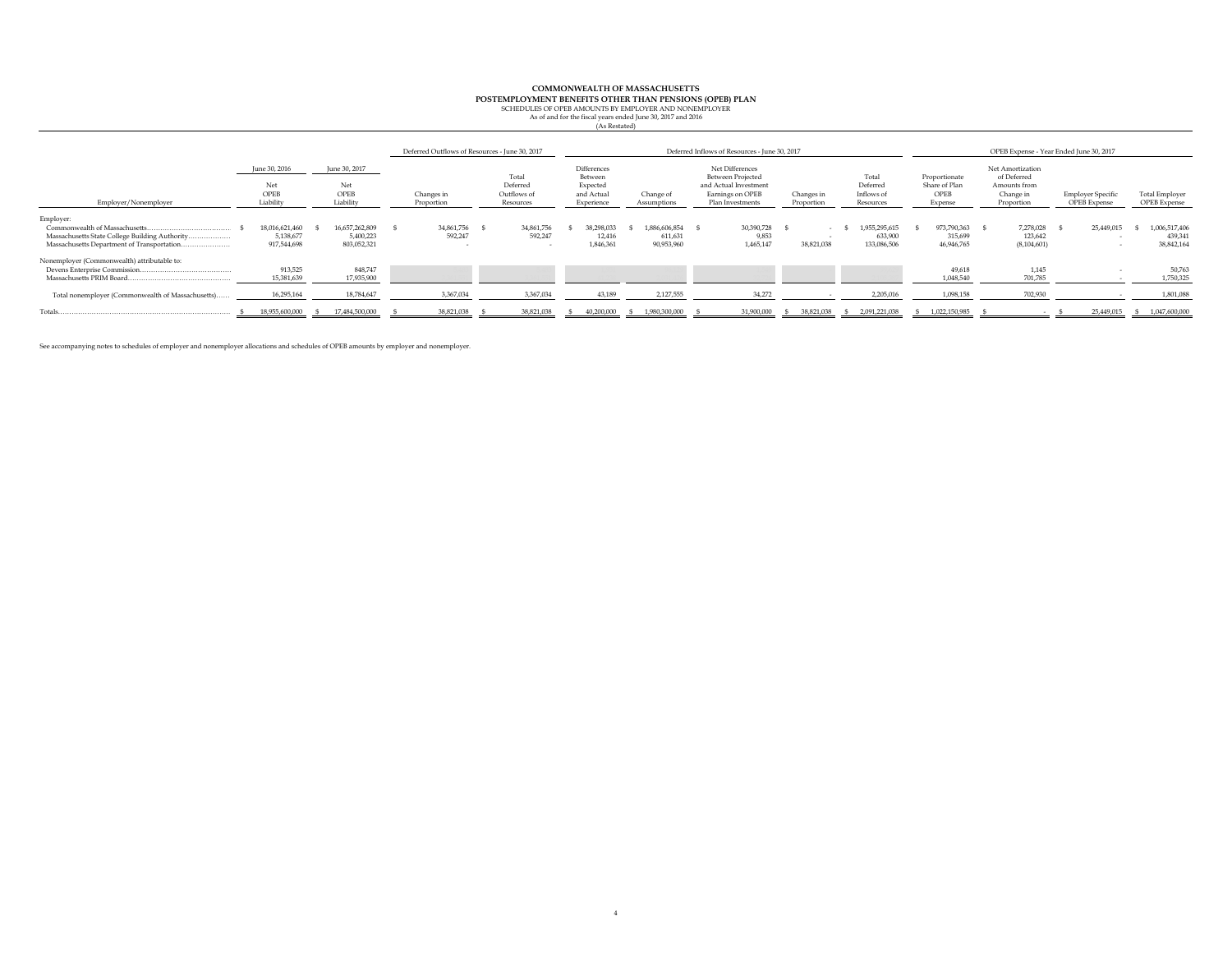## **COMMONWEALTH OF MASSACHUSETTS POSTEMPLOYMENT BENEFITS OTHER THAN PENSIONS (OPEB) PLAN**  Notes to the Schedules of Employer and Nonemployer Allocations and

the Schedules of OPEB Amounts by Employer and Nonemployer June 30, 2017 and 2016 (As Restated)

## **NOTE 1 – PLAN DESCRIPTION**

The Commonwealth of Massachusetts administers a single-employer defined benefit Postemployment Benefits Other Than Pensions (OPEB) Plan (the Plan). Benefits are managed by the Group Insurance Commission (GIC) and investments are managed by the Pension Reserves Investment Management (PRIM) Board.

Management of the Plan is vested with a board of trustees, which consists of 7 members including the Secretary of Administration and Finance (or their designee), the Executive Director of the GIC (or their designee), the Executive Director of the Public Employee Retirement Administration Commission (PERAC) (or their designee), the State Treasurer (or their designee), the Comptroller (or a designee), 1 person appointed by the Governor and 1 person appointed by the State Treasurer. The members elect 1 person to serve as chair of the board. The Plan is administered by the board of trustees and is reported as an OPEB Trust Fund in the Commonwealth's financial statements and does not issue a stand-alone audited financial report.

*Benefits provided***.** Under Chapter 32A of the Massachusetts General Laws (MGL) the Commonwealth is required to provide certain health care and life insurance benefits for retired employees of the Commonwealth. Substantially all of the Commonwealth's employees may become eligible for these benefits if they reach retirement age while working for the Commonwealth. Eligible retirees are required to contribute a specified percentage of the health care/benefit costs, which are comparable to contributions required from employees.

Employer and employee contribution rates are set in MGL. The Commonwealth recognizes its share of the costs on an actuarial basis. As of June 30, 2017 and 2016 retirees contribute between 0% and 20% of premium costs, depending on the date of hire.

## **NOTE 2 – BASIS OF PRESENTATION**

The schedules of employer and nonemployer allocations and schedules of OPEB amounts by employer and nonemployer (the Schedules) present amounts that are elements of the financial statements of the Plan or of its participating employers and nonemployers. Accordingly, they do not purport to be a complete presentation of the financial position or changes in financial position of the Plan or its participating employers and nonemployers. The amounts presented in the Schedules were prepared in accordance with U.S. generally accepted accounting principles. Such preparation requires management of the Plan to make a number of estimates and assumptions related to the reported amounts. Actual results could differ from those estimates.

The allocations in the schedules of employer and nonemployer allocations are based on actual contributions adjusted for any nonemployer contributions.

The MGLs governing employer contributions to the Plan determine whether entities are billed for OPEB costs. Consequently, the Plan developed an effective contribution methodology which allocates total actual contributions amongst the employers in a consistent manner (based on an employer's share of total covered payroll). Any differences between the effective contribution and an employer's actual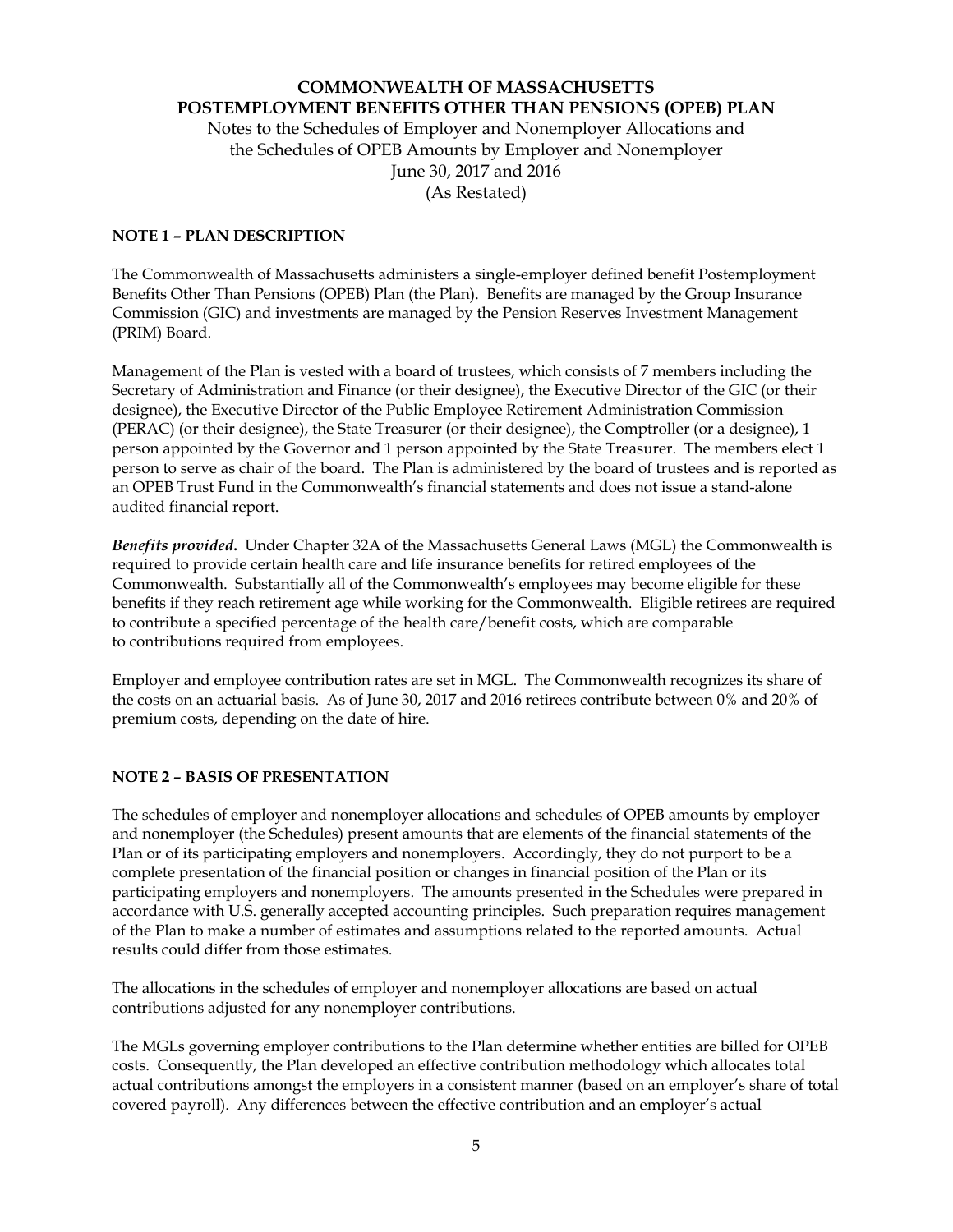Notes to the Schedules of Employer and Nonemployer Allocations and the Schedules of OPEB Amounts by Employer and Nonemployer June 30, 2017 and 2016 (As Restated)

contributions are considered a nonemployer contribution from the Commonwealth. According to MGL, certain nonemployer contributions are the legal responsibility of the Commonwealth and have accordingly been reflected on the schedule of employer and nonemployer allocations as special funding situations.

The schedules of OPEB amounts by employer and nonemployer present each employer in sufficient detail to permit each contributing employer as well as each employer considered to be in special funding situation to derive the necessary information for the preparation of their individual financial statements.

For entities considered to be in a 100% special funding situation there is no net OPEB liability recognized. However, the notes to the financial statements for these entities must disclose the portion of the nonemployer contributing entity's total proportionate share of the net OPEB liability and record its portion of OPEB expense as both revenue and OPEB expense.

## **NOTE 3 – RESTATEMENT OF SCHEDULE OF OPEB AMOUNTS BY EMPLOYER AND NONEMPLOYER**

The Schedule of OPEB Amounts by Employer and Nonemployer has been restated to correct an error in the calculation of the net OPEB liability. Specifically, the original calculation did not include projected pay increases for employees in the attribution (allocation) of the actuarial present value of projected benefit payments to past and future service. The following table provides a summary of the corrections made to the previously reported amounts for net OPEB liability and the related deferred outflows of resources, deferred inflows of resources and OPEB expense (amounts in thousands):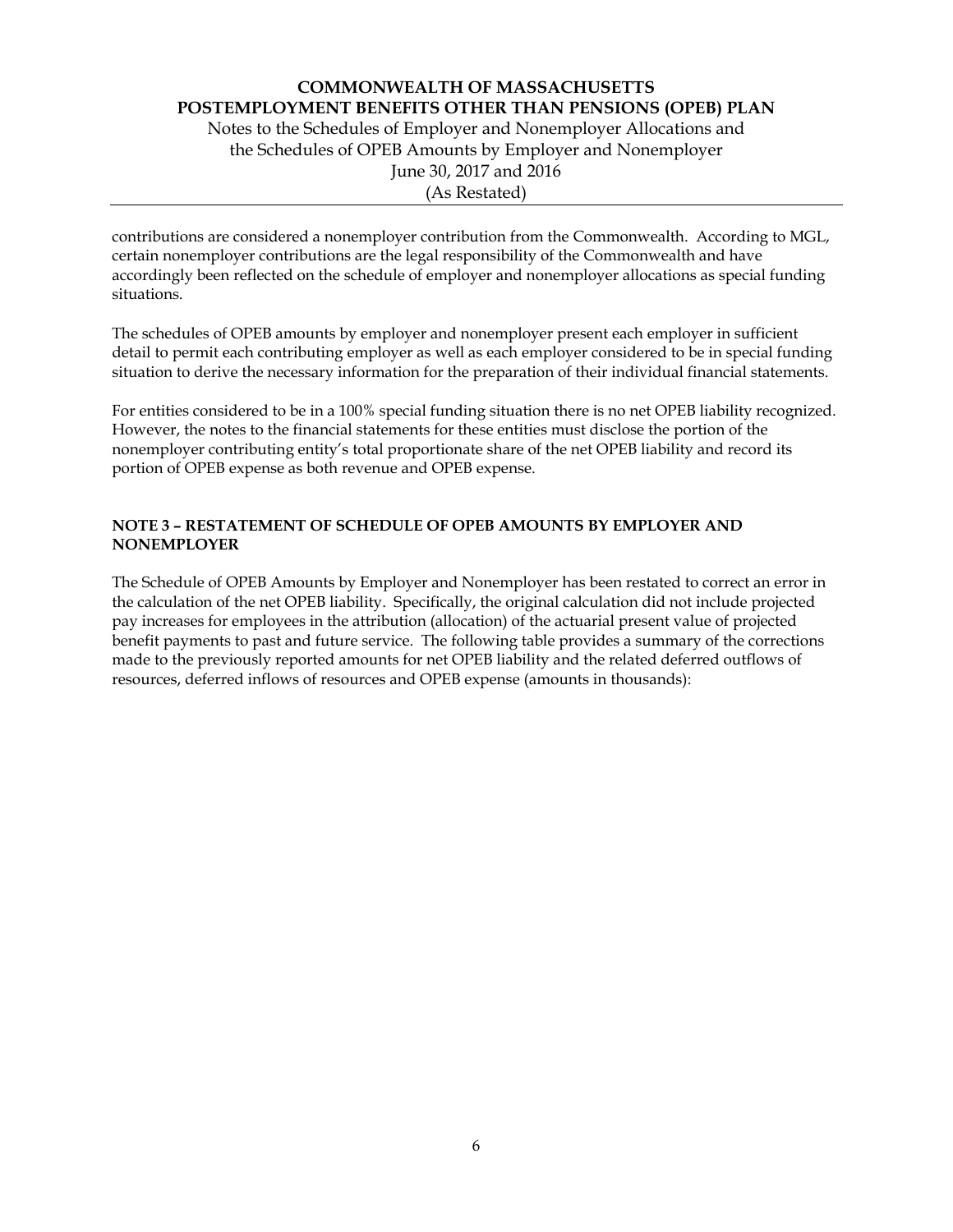## **COMMONWEALTH OF MASSACHUSETTS**

**POSTEMPLOYMENT BENEFITS OTHER THAN PENSIONS (OPEB) PLAN** 

Notes to the Schedules of Employer and Nonemployer Allocations and the Schedules of OPEB Amounts by Employer and Nonemployer June 30, 2017 and 2016

(As Restated)

|                                                                                                      |      | As previously<br>reported |     | Adjustment            |    | As Restated         |
|------------------------------------------------------------------------------------------------------|------|---------------------------|-----|-----------------------|----|---------------------|
|                                                                                                      | S    | 21,838,357                | \$  | (2,882,757)           | S  | 18,955,600          |
|                                                                                                      | \$   | 19,774,929                | \$  | (2,290,429)           |    | 17,484,500          |
| Deferred Outflows of Resources - 2017:                                                               | \$   | 44,725                    | -\$ | (5,904)               | \$ | 38,821              |
| Deferred Inflows of Resources - 2017:                                                                |      |                           |     |                       |    |                     |
| Difference Between Expected and<br>Net Differences between Projected and                             | \$   | 51,782<br>2,548,338       | \$  | (11,582)<br>(568,038) | \$ | 40,200<br>1,980,300 |
| Actual Investement Earnings on                                                                       |      | 31,972<br>44,725          |     | (72)<br>(5,904)       |    | 31,900<br>38,821    |
| Total Deferred Inflows of Resources                                                                  | - \$ | 2,676,817                 | \$  | (585, 596)            | \$ | 2,091,221           |
| OPEB Expense - 2017:                                                                                 |      |                           |     |                       |    |                     |
| Proportionate Share of Plan OPEB Expense                                                             | \$   | 1,009,456                 | \$  | 12,695                | \$ | 1,022,151           |
| Net Amortization of Deferred Amounts<br>from Changes in Proportion<br>Employer specific OPEB expense |      | 25,449                    |     |                       |    | 25,449              |
| Total Employer OPEB Expense                                                                          | S    | 1,034,905                 | S   | 12,695                | \$ | 1,047,600           |

## **NOTE 4 – RECONCILIATION TO FINANCIAL STATEMENTS**

#### *Nonemployer contributions*

The current year employer and nonemployer contributions used in the schedules of employer and nonemployer allocations is a component of the Plan's OPEB Trust Fund financial statements contained in the Commonwealth's CAFR. The reconciliation of employer and nonemployer contributions is as follows for the fiscal years ended June 30, 2017 and 2016 (amounts in thousands):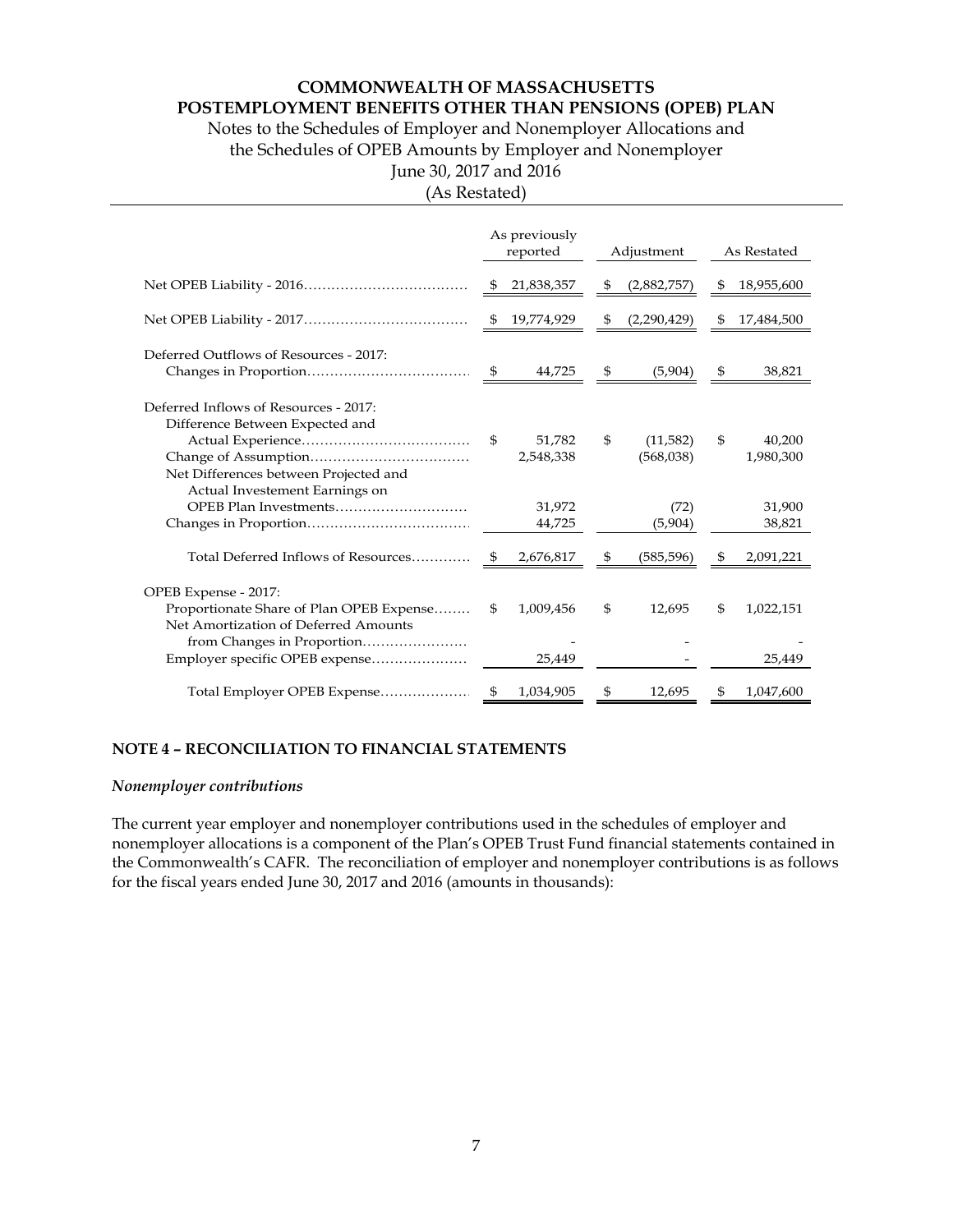## **COMMONWEALTH OF MASSACHUSETTS**

## **POSTEMPLOYMENT BENEFITS OTHER THAN PENSIONS (OPEB) PLAN**

Notes to the Schedules of Employer and Nonemployer Allocations and

the Schedules of OPEB Amounts by Employer and Nonemployer

# June 30, 2017 and 2016

<sup>(</sup>As Restated)

|                                                            | 2017          | 2016          |
|------------------------------------------------------------|---------------|---------------|
| Employer contributions reported in the Statement of        | \$<br>465.449 | \$<br>502.285 |
| Less:                                                      |               |               |
| Tobacco settlement proceeds deposited by the Commonwealth  |               |               |
| into the PRIT fund but reported as net OPEB expense in the |               |               |
|                                                            | (25,449)      | (77,284)      |
| Plus:                                                      |               |               |
| Other.                                                     | 148           | 145           |
| Total employer and nonemployer contributions               |               |               |
| per Schedules of Employer and Nonemployer Allocations      | 440.148       | 425.146       |

## **NOTE 5 - COLLECTIVE NET OPEB LIABILITY**

Components of the collective net OPEB liability at June 30, 2017 and 2016 are as follows (amounts in thousands):

|                                             |     | 2017       |   | 2016       |
|---------------------------------------------|-----|------------|---|------------|
| Less:                                       | \$. | 18,480,900 | S | 19,821,600 |
|                                             |     | 996,400    |   | 866,000    |
| Employers/nonemployers' net OPEB liability  | -\$ | 17,484,500 | S | 18,955,600 |
| Plan fiduciary net position as a percentage |     | 5.39%      |   | 4.37%      |

## *Actuarial Assumptions*

The total OPEB liability for the June 30, 2016 measurement date was determined by an actuarial valuation as of January 1, 2017 rolled back to June 30, 2016. The total OPEB liability for the June 30, 2017 measurement date was determined by an actuarial valuation as of January 1, 2017 rolled forward to June 30, 2017. This valuation used the following assumptions:

- 1. The following annual healthcare cost trend rates: (1) 8.5%, decreasing by 0.5% each year to an ultimate rate of 5.0% in 2024 for medical, (2) 5.0% for EGWP and (3) 5.0% for administration costs.
- 2. The mortality rate was in accordance with RP 2014 Blue Collar Mortality Table projected with scale MP-2016 form the central year, with females set forward one year.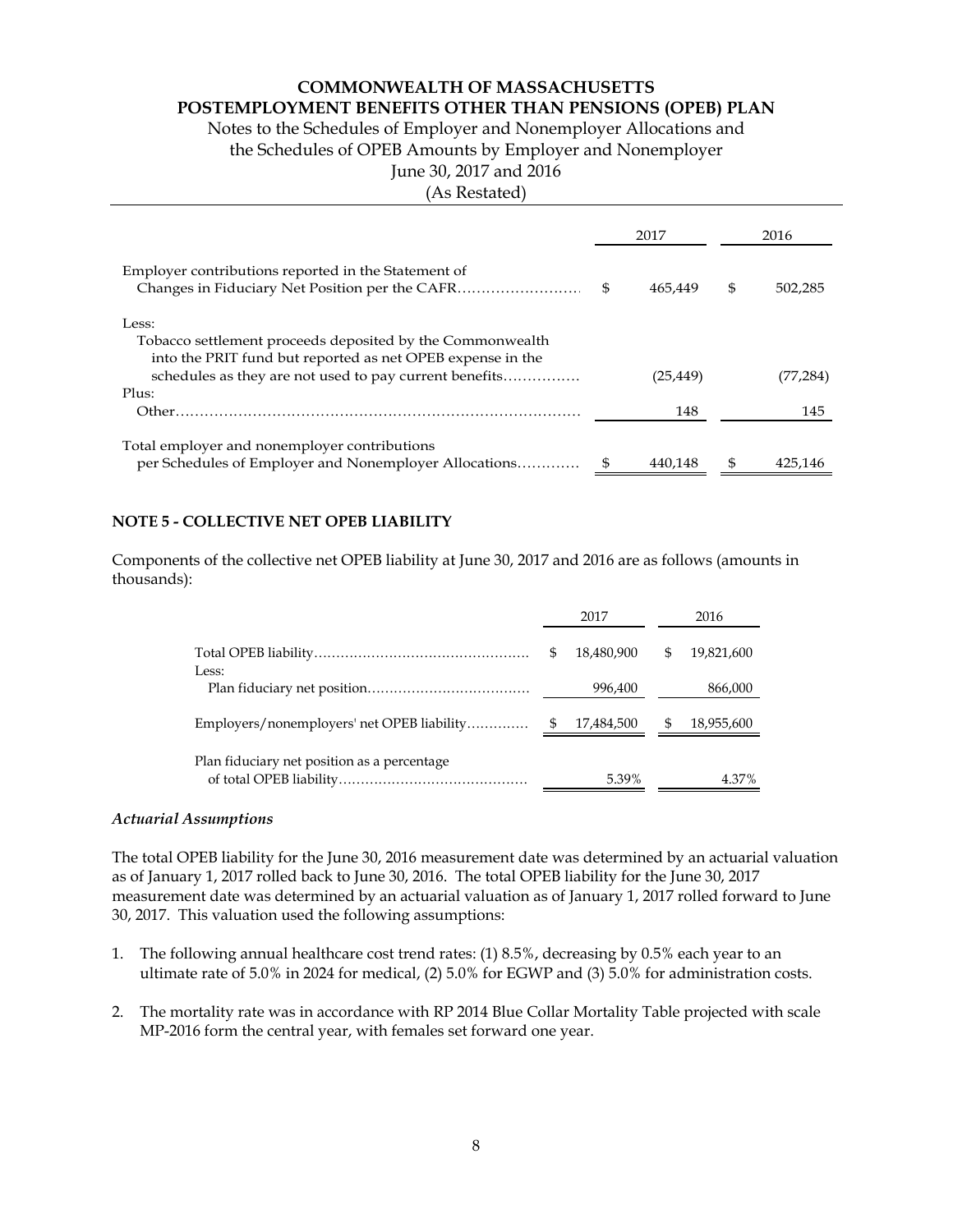Notes to the Schedules of Employer and Nonemployer Allocations and the Schedules of OPEB Amounts by Employer and Nonemployer June 30, 2017 and 2016 (As Restated)

## 3. Participation rates:

- a. 100% of all retirees who currently have health care coverage will continue with the same coverage, except that retirees under age 65 with POS/PPO coverage switch to Indemnity at age 65 and those over age 65 with POS/PPO coverage switch to HMO.
- b. All current retirees, other than those indicated on the census data as not being eligible by Medicare, have Medicare coverage upon attainment of age 65, as do their spouses. All future retirees are assumed to have Medicare coverage upon attainment of age 65.
- c. 80% of current and future contingent eligible participants will elect health care benefits at age 65, or current age if later.
- d. Actives, upon retirement, take coverage, and are assumed to have the following coverage:

|           | Retirement Age |          |  |  |  |  |
|-----------|----------------|----------|--|--|--|--|
|           | Under 65       | Age 65 + |  |  |  |  |
| Indemnity | 40.0%          | 85.0%    |  |  |  |  |
| $POS/PPO$ | 50.0%          | $0.0\%$  |  |  |  |  |
| HMO       | 10.0%          | 15.0%    |  |  |  |  |

## 4. Long-term expected rate of return:

Investment assets of the Plan are held by the Pension Reserves Investment Trust (PRIT) Fund. The long-term expected rate of return on OPEB Plan investments was determined using a building-block method in which best-estimate ranges of expected future rates of return are developed for each major asset class. These ranges are combined to produce the long-term expected rate of return by weighting the expected future rates of return by the target asset allocation percentage. Best estimates of geometric rates of return for each major asset class included in the PRIT Fund's target asset allocation as of June 30, 2017 and 2016 are summarized in the following table:

|                                 |                      | Long-Term Expected Real<br>Rate of Return |      |
|---------------------------------|----------------------|-------------------------------------------|------|
| Asset Class                     | Target<br>Allocation | 2017                                      | 2016 |
| Global Equity                   | 40.0%                | 5.0%                                      | 6.9% |
| Portfolio Completion Strategies | 13.0%                | 3.6%                                      | 3.6% |
| Core Fixed Income               | 12.0%                | 1.1%                                      | 1.6% |
| Private Equity                  | 11.0%                | 6.6%                                      | 8.7% |
| Value Added Fixed Income        | 10.0%                | 3.8%                                      | 4.8% |
|                                 | 10.0%                | 3.6%                                      | 4.6% |
| Timber/Natural Resources        | 4.0%                 | 3.2%                                      | 5.4% |
| Hedge Funds                     | $0.0\%$              | 3.6%                                      | 4.0% |
|                                 | 100.0%               |                                           |      |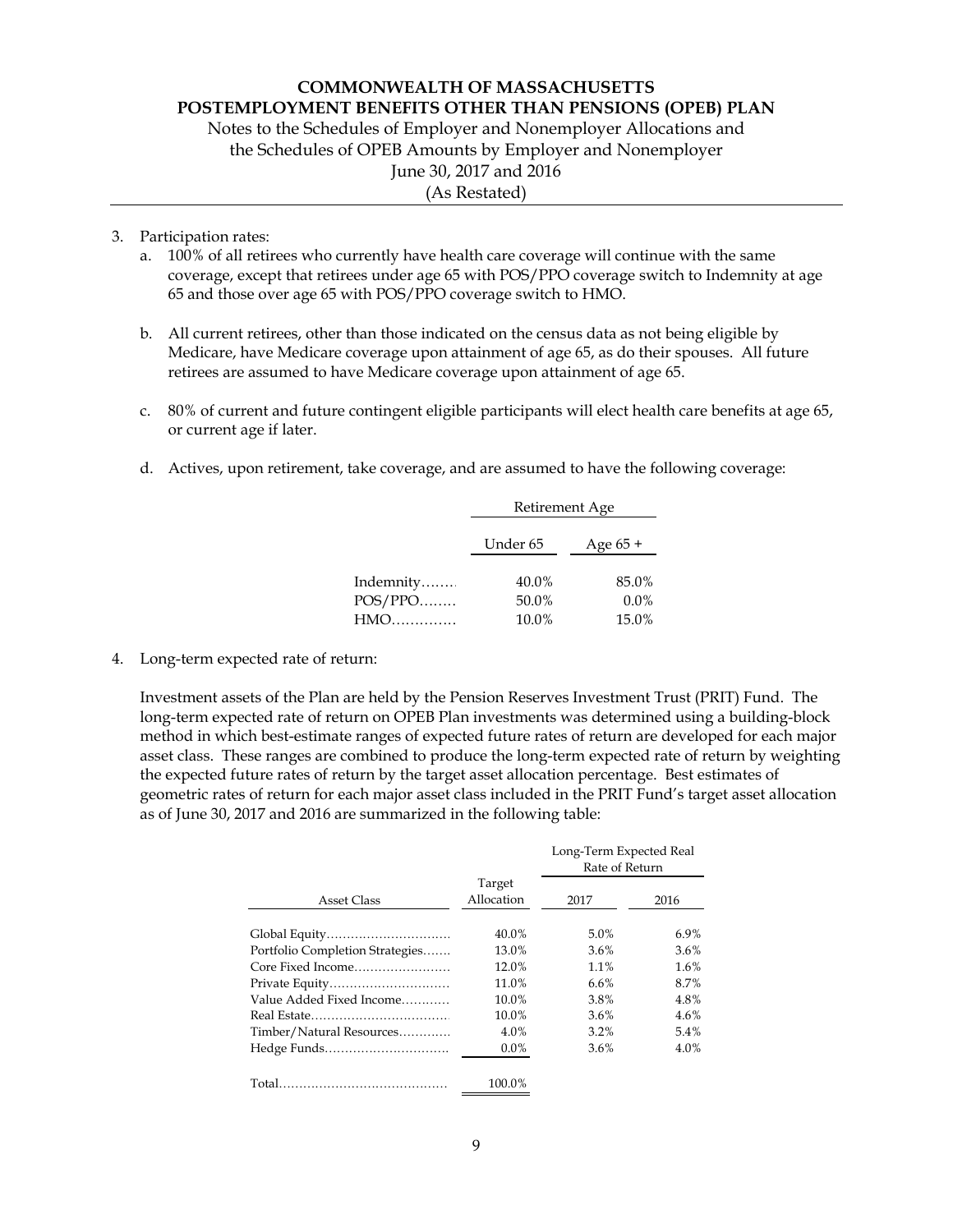Notes to the Schedules of Employer and Nonemployer Allocations and the Schedules of OPEB Amounts by Employer and Nonemployer June 30, 2017 and 2016 (As Restated)

## *Discount Rates*

The discount rates used to measure the OPEB liability as of June 30, 2017 and 2016 were 3.63% and 2.88%, respectively. These rates were based on a blend of the Bond Buyer Index rates of 3.58% and 2.85%, respectively as of the measurement dates of June 30, 2017 and 2016, respectively, and the expected rates of return. The plan's fiduciary net position was not projected to be available to make all projected future benefit payments for current plan members. The projected "depletion date" when projected benefits are not covered by projected assets is 2023. Therefore, the long-term expected rate of return on plan investments of 7.50% per annum was not applied to all periods of projected benefit payments to determine the total OPEB liability as of June 30, 2017 and 2016.

## *Sensitivity Analysis of the net OPEB liability to changes in the discount rate*

The following presents the net OPEB liability of the Commonwealth calculated using the discount rate, as well as what the net OPEB liability would be if it were calculated using a discount rate that is 1 percentage-point lower or 1-percentage-point higher than the current rate (amounts in thousands):

| Fiscal Year Ended                      | 1% Decrease |                            |     | Current Discount         | 1% Increase |                             |  |
|----------------------------------------|-------------|----------------------------|-----|--------------------------|-------------|-----------------------------|--|
| June 30, 2017 (A)<br>June 30, 2016 (B) |             | \$20,755,500<br>22,660,100 | -95 | 17.484.500<br>18,955,600 |             | \$ 14,883,800<br>16,026,400 |  |

A – The discount rates as of June 30, 2017 are as follows: 3.63% (current); 2.63% (1% decrease) and 4.63% (1% increase)

B – The discount rates as of June 30, 2016 are as follows: 2.88% (current); 1.88% (1% decrease) and 3.88% (1% increase)

## *Sensitivity Analysis of the net OPEB liability to changes in the healthcare cost trend rate*

The following presents the net OPEB liability of the Commonwealth, as well as what the net OPEB liability would be if it were calculated using a healthcare cost trend rate that is 1-percentage-point lower or 1-percentage-point higher than the current healthcare cost trend rate (amounts in thousands):

|                   |    | 1% Decrease |     | Current Rate | 1% Increase |
|-------------------|----|-------------|-----|--------------|-------------|
| Fiscal Year Ended | b) |             | (a) |              |             |
|                   |    |             |     |              |             |
|                   |    | 14.466.200  | -S  | 17,484,500   | 21,456,400  |
|                   |    | 15,681,600  |     | 18,955,600   | 23,293,800  |

a – The current healthcare cost trend rates are as follows: 9.0% (June 30, 2017) and 8.5% (June 30, 2016) for medical and 5.0% for both fiscal years 2017 and 2016 EGWP and administration costs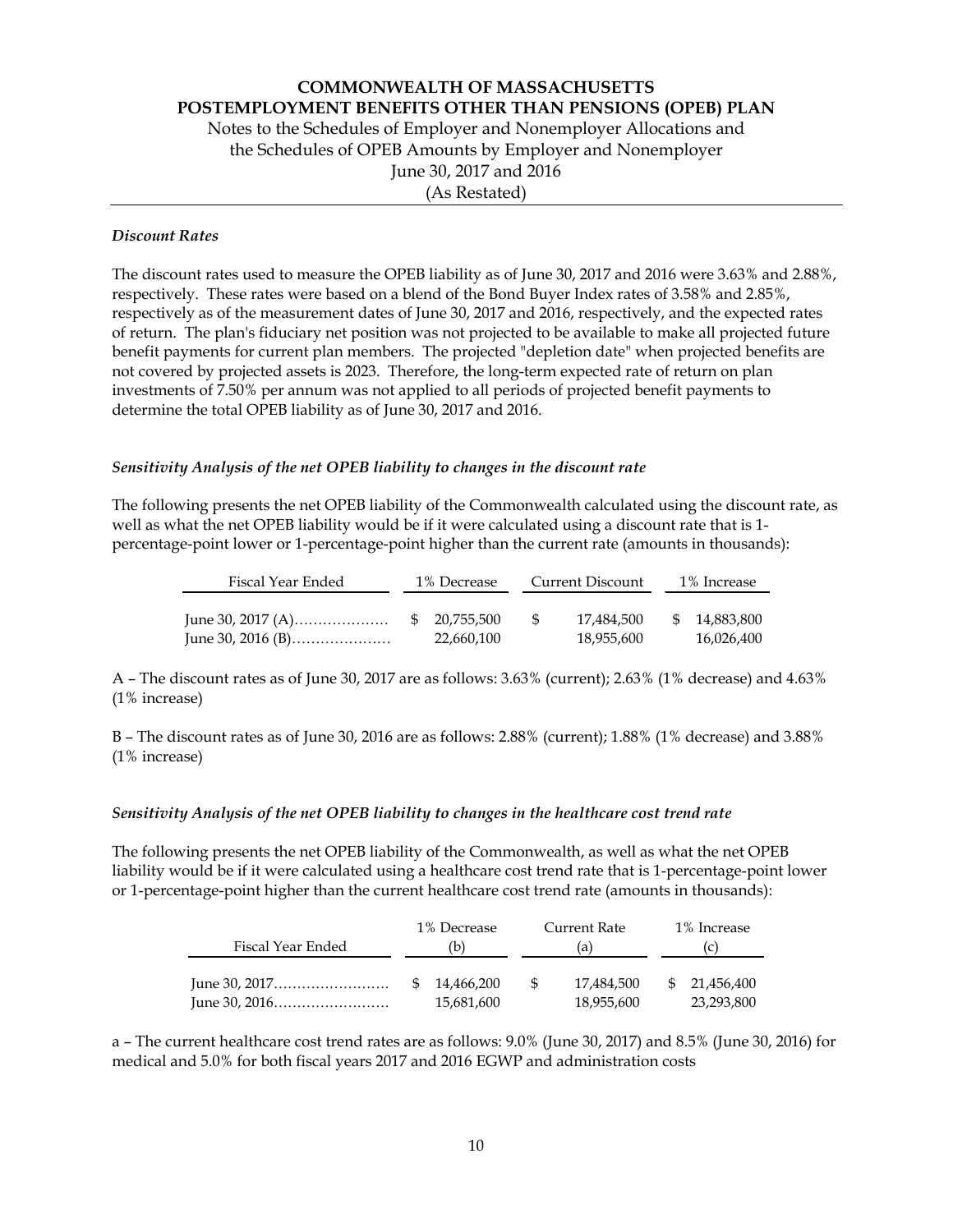Notes to the Schedules of Employer and Nonemployer Allocations and the Schedules of OPEB Amounts by Employer and Nonemployer June 30, 2017 and 2016 (As Restated)

b – The healthcare cost trend rates after a 1% decrease are as follows: 8.0% (June 30, 2017) and 7.5% (June 30, 2016) for medical and 4.0% for both fiscal years 2017 and 2016 EGWP and administration costs

c – The healthcare cost trend rates after a 1% increase are as follows: 10.0% (June 30, 2017) and 9.5% (June 30, 2016) for medical and 6.0% for both fiscal years 2017 and 2016 EGWP and administration costs

## **NOTE 6 – DEFERRED OUTFLOWS AND INFLOWS OF RESOURCES**

The following table summarizes the changes in deferred inflows of resources excluding employer specific amounts (change in proportion) (amounts in thousands):

|                                                                 | Year of  | Amortization | Balance                        |                |               | Balance        |
|-----------------------------------------------------------------|----------|--------------|--------------------------------|----------------|---------------|----------------|
|                                                                 | Deferral | Period       | Ju1y 1, 2016                   | Additions      | Deletions     | June 30, 2017  |
| <b>Deferred Inflows of Resources:</b>                           |          |              |                                |                |               |                |
| Differences between expected                                    |          |              |                                |                |               |                |
| and actual experience                                           | 2017     | 5.79 years   | \$<br>$\overline{\phantom{a}}$ | (48,600)<br>\$ | \$<br>8,400   | \$<br>(40,200) |
| Change of assumptions                                           | 2017     | 5.79 years   |                                | (2,393,700)    | 413,400       | (1,980,300)    |
| Net difference between projected<br>and actual earnings on plan |          |              |                                |                |               |                |
| investments                                                     | 2017     | 5 years      |                                | (39,900)       | 8,000         | (31,900)       |
|                                                                 |          |              | \$                             | \$(2,482,200)  | 429,800<br>S. | (2,052,400)    |

Amounts reported as deferred inflows of resources related to OPEB will be recognized in the collective OPEB expense as follows (amounts in thousands):

| Fiscal Year<br>Ending June 30                                                                                                                                                                                                  |                                                                      |
|--------------------------------------------------------------------------------------------------------------------------------------------------------------------------------------------------------------------------------|----------------------------------------------------------------------|
| 2018<br>$2019$<br>$2020$<br>$2021$                                                                                                                                                                                             | \$<br>(429,793)<br>(429,793)<br>(429,793)<br>(429,793)<br>(333, 228) |
| Total and the control of the control of the control of the control of the control of the control of the control of the control of the control of the control of the control of the control of the control of the control of th | \$<br>(2,052,400)                                                    |

#### *Changes in proportion*

The previous amounts do not include employer specific deferred outflows of resources and deferred inflows of resources related to changes in proportion. These amounts should be recognized (amortized) by each employer over the average of the expected remaining service lives of all plan members, which is 5.79 years for the 2017 amounts.